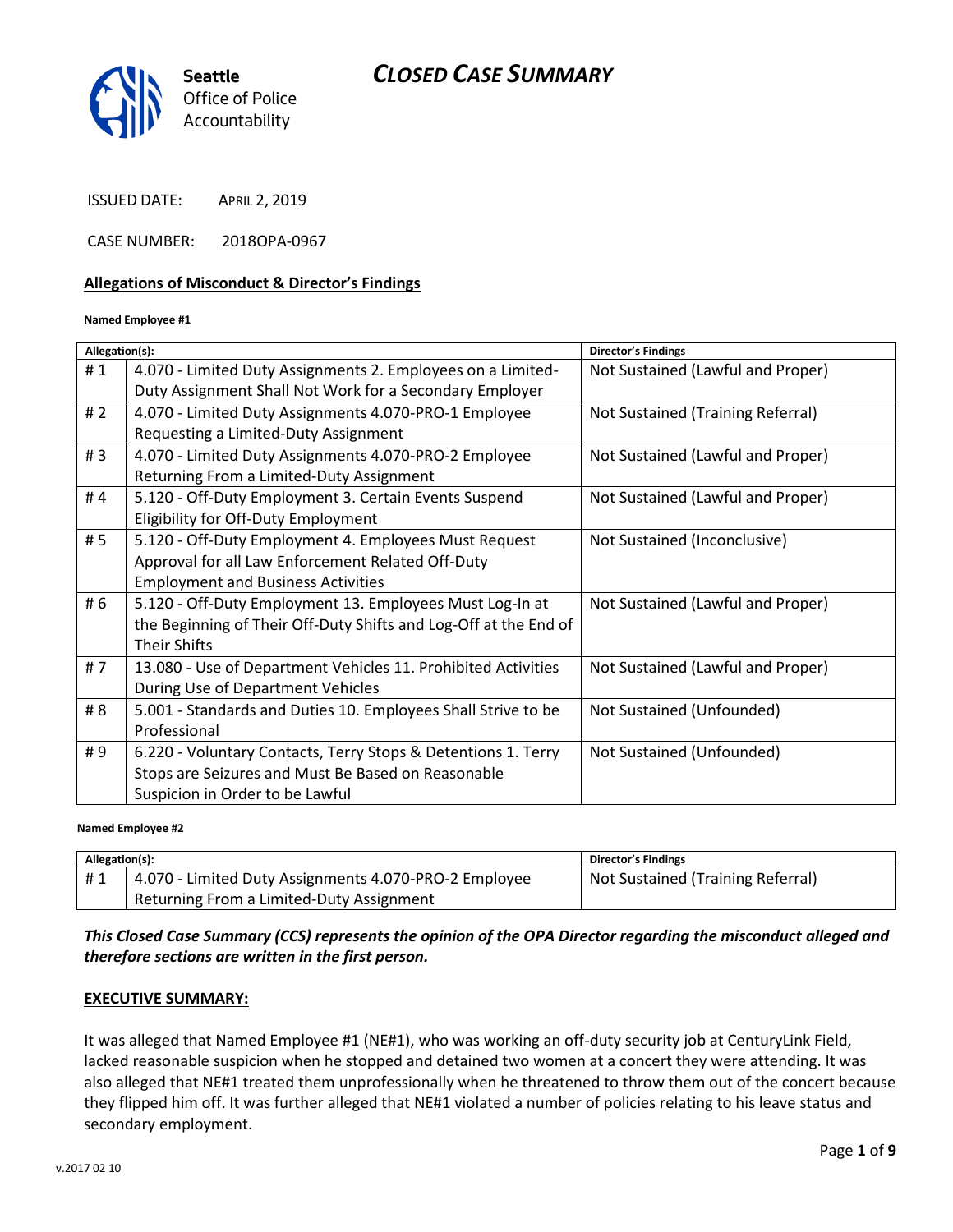

OPA CASE NUMBER: 2018OPA-0967

#### **SUMMARY OF INVESTIGATION**

This investigation stemmed from an anonymous Complainant that was submitted to OPA through its online complaint form. In the complaint, it was reported that, on October 4, 2018, NE#1 stopped and detained two women at a concert. It was further alleged by the anonymous Complainant that NE#1 threatened to physically remove the woman from the venue or arrest them after they were critical of him.

A review of the NE#1's work records for October 4, 2018 showed him logging into service at 5:34 a.m. as a K-9 unit with his police dog and then logging out of service on October 5, 2018 at 1:01 a.m. At the time listed by the anonymous Complainant as the date and time of the reported incident, October 4, 2018 at 11:00 p.m., NE#1's vehicle was parked at the site of the venue.

NE#1's work records reflected that he reported his off-duty shift internally in SPD's system as required by policy and CenturyLink confirmed that he worked the concert from 4:00 p.m. until 12:30 a.m.

SPD Human Resources (HR) reported to OPA that they had no record of NE#1 having a permit to work off-duty on the date in question. They also reported that their records reflected that an insurer Activity Prescription Form (APR) was submitted to HR indicating that NE#1 was on light-duty medical status starting on August 12, 2018. The end date listed on the APR was "TBD." HR stated that they had no information in their system indicating that NE#1 was off light-duty status as of October 4, 2018, or that he requested and was granted the ability to work light-duty in the K-9 unit. Payroll records reflected that NE#1 was marked in the system as "IC" on October 4, 2018, which indicated that he was paid as if he was on light duty.

In addition, a later review of NE#1's time entries reflected that he was listed as being back on full-duty status as of August 16, 2018. OPA was told that an updated APR reflecting that NE#1 was cleared to return to full-duty status was apparently sent by NE#1's supervisor, Named Employee #2 (NE#2), to the Employment Services Lieutenant. However, as of late October 2018, HR was not in possession of that document. NE#1's time entries were not aligned with the payroll records.

#### *Named Employee #1*

NE#1 acknowledged that he worked the concert on October 4, 2018 and was in uniform. NE#1's role during the event was stadium security, which included ensuring the safety of the attendees and performers. It also included enforcing the venue's attendee code of conduct and assisting stadium employees with individuals who were unruly and/or overly intoxicated, thus needing to be escorted out of the facility. NE#1 stated that, during this off-duty assignment, he worked inside the venue on the main floor. His police dog was not with him inside the venue.

NE#1 stated that he was working near the main performance area at approximately 11:00 p.m. NE#1 described his interactions with concertgoers that evening as being generally friendly. In terms of his recollection about a potentially negative interaction he had with two women that evening, NE#1 recalled that two women walked past him and one of the women, referred to here as the subject, stuck her middle finger up at him and repeatedly said, "fuck you." NE#1 stated that he had not had any interactions with either of these women before that incident. In response, NE#1 walked over to the subject and told her that she is not allowed to do that in the stadium and that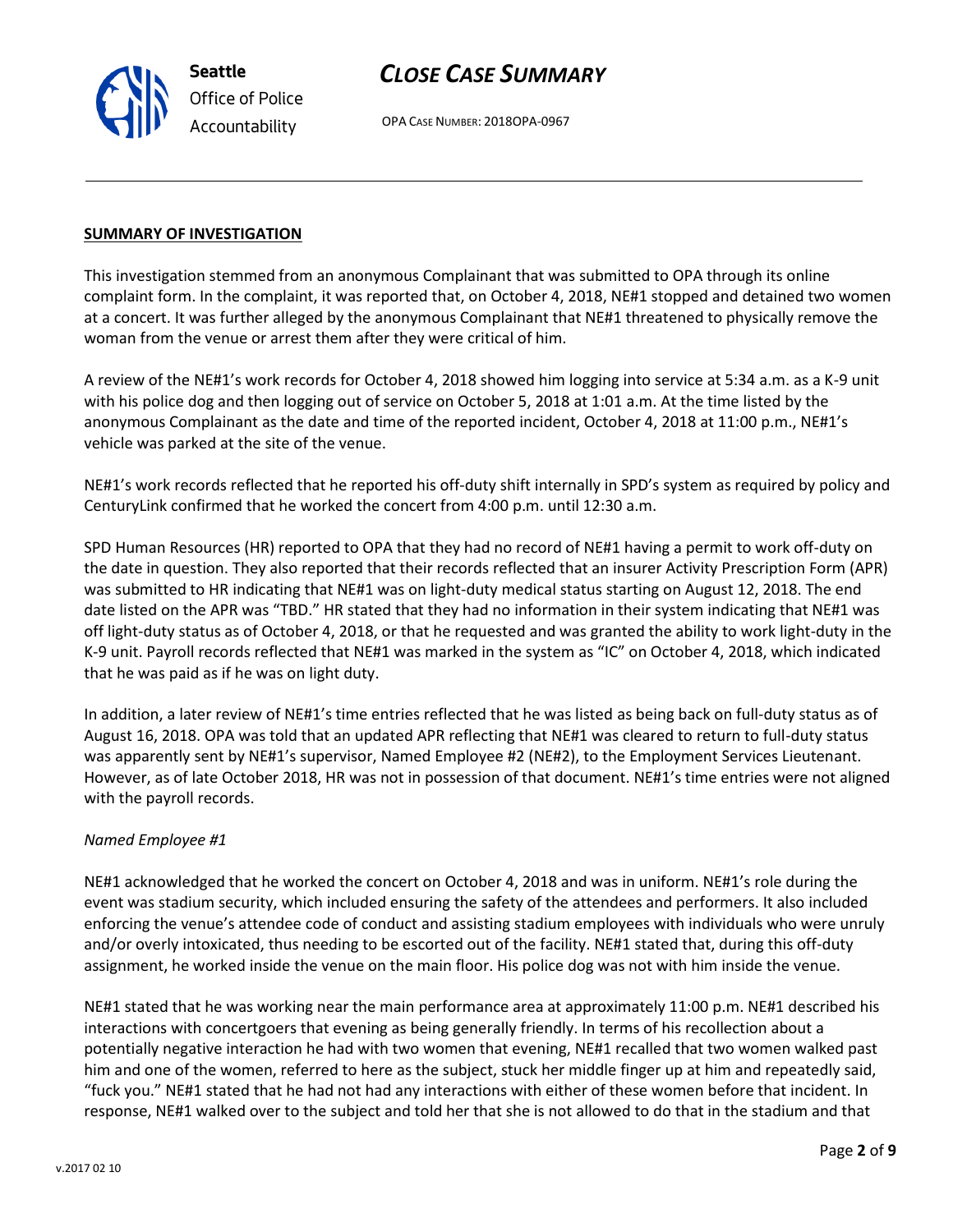

OPA CASE NUMBER: 2018OPA-0967

she could be removed. NE#1 continued by explaining that he was there as an employee that evening and was expected to enforce the attendee code of conduct, which strictly prohibited unruly or disruptive behavior. NE#1 explained to both women that the concert was a private event and that, while the subject was permitted to act in a disruptive manner outside if she chose to do so, she could not do so inside the venue. NE#1 stated that subject started yelling at him and told him that she was worried and/or scared of the police because the police were going to kill her. NE#1 explained that he never threatened her or drew his weapon; however, he acknowledged that he may have yelled at her because of the noise associated with the concert. NE#1 stated that the subject then asked him if he really wanted to kick out a handicapped person. NE#1 explained again that she was not allowed to act in an unruly manner and that, if she continued to do so, she could be removed and/or arrested. NE#1 stated that the subject responded by putting her hands behind her back and telling NE#1 that he was going to have to arrest her.

The subject then asked for his name and badge number, which he provided to her. NE#1 stated that she continued to act out. He told her that he could get the head of security to come over and explain why she needed to settle down and to convey to her the consequences if she did not do so. NE#1 told OPA that the subject stated something about how she had complained about other officers. NE#1 then warned the subject's friend that the subject needed to settle down or risk being thrown out. NE#1 stated that the subject's friend was rational and reasonable, and actually thanked him before he walked away. NE#1 decided to leave the situation alone and see whether that would result in better behavior. NE#1 stayed in the same area but he never re-engaged with the subject. NE#1 stated that he never detained her and that she continued to stand near him and argue with him even though her seat was nearby. NE#1 stated that she was always free to go and he never told her that she needed to stay in that spot while he talked to her.

NE#1 acknowledged that he did not complete a *Terry* Template concerning his contact with the subject because it was not a *Terry* stop. NE#1 described it as more of an educational contact, in that he explained to the subject that she needed to control her actions while inside of the venue. NE#1 told OPA that, when he did so, he was engaging in his normal practice of explaining the venue's code of conduct to attendees. This was done to ensure that attendees were able to stay at the venue and not be removed unless there was no other option.

In terms of the wording contained in the online anonymous complaint, NE#1 took issue with the statement that was made against him when the Complainant wrote that NE#1 was a, "known killer with white supremacist/Nazi tattoos." NE#1 noted that he is bi-racial, does not have such tattoos, and was wearing long sleeves during the night of that concert because of the weather, so his tattoos were not visible.

NE#1 informed OPA that he submitted his secondary employment permit paperwork and was properly authorized to work his off-duty shift on October 4, 2018. NE#1 stated that his paperwork has been in order since 2010 and that he has copies of his approvals to prove it.

NE#1 stated that he was not required to log in under a specific unit as there is an exception to the policy when working at CenturyLink and Safeco and it applied to his situation. NE#1 stated that he has worked off-duty at CenturyLink for approximately eight years and has never logged in under the unit in question because of the exception.

NE#1 acknowledged that he did take his Department vehicle to his secondary employment but that it was authorized by an SPD Captain. NE#1 asserted that, as a K-9 officer, he was allowed to take his Department vehicle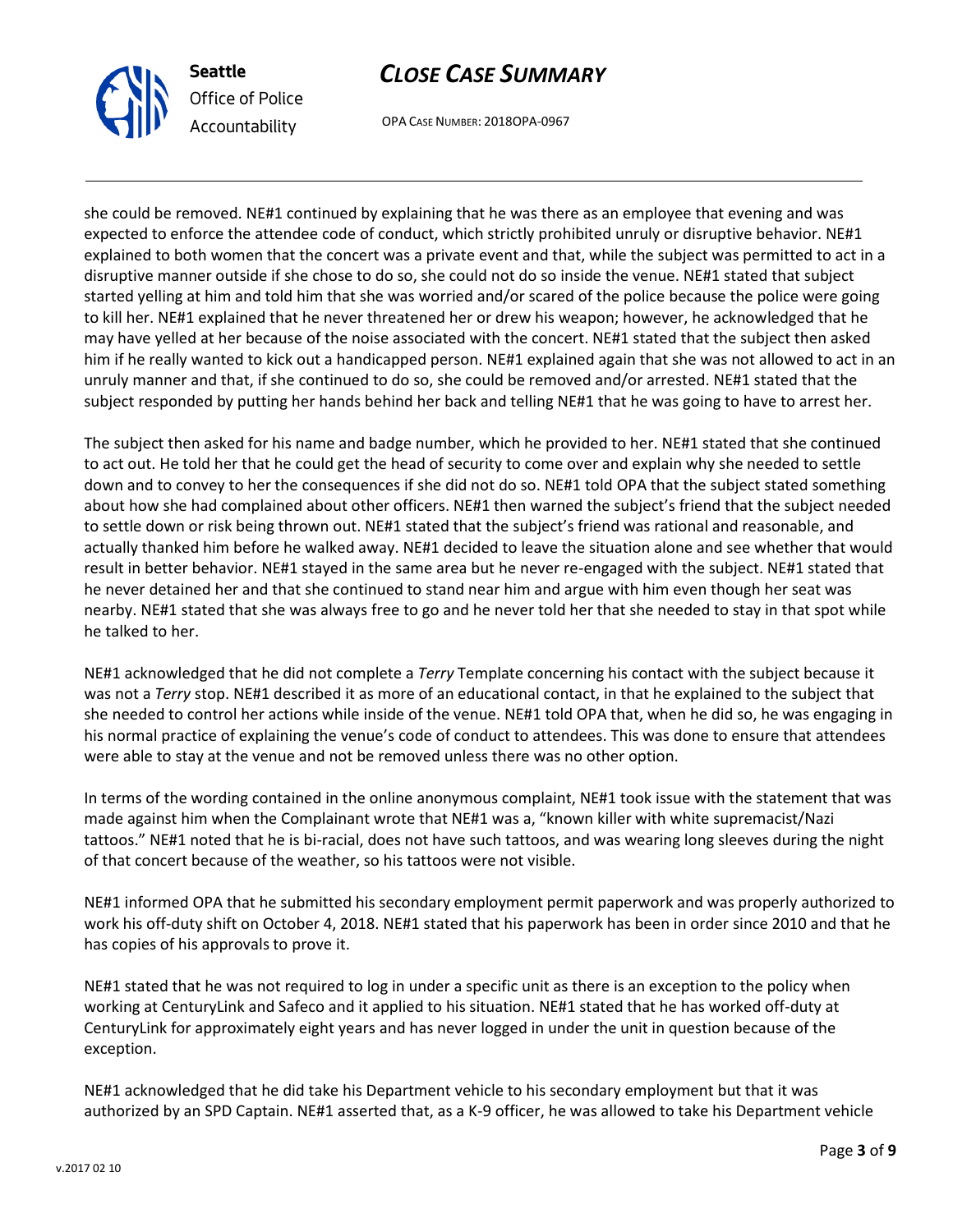

OPA CASE NUMBER: 2018OPA-0967

home. NE#1 explained that, since he was on call, he was allowed to take their Department assigned vehicles to his secondary employment because he may get called out at any given point. NE#1 noted that his police dog partner is also expected to come along to the off-duty assignment in case there is a callout.

NE#1 stated that he was on light-duty status from August 12th to August 16th. When he returned to full-duty status, he submitted the required documentation to his Sergeant, NE#2. During the time that NE#1 was on light-duty status, NE#1 received approval to work at the K-9 Center on training issues with his dog. *Named Employee #2*

NE#2 provided confirmation that NE#1 submitted the proper paperwork to him regarding his light-duty status. In terms of the limited duty being performed at the K-9 Training Center, NE#2 recalled sending an email requesting that on behalf of NE#1. NE#2 said that he got a response back from the Employment Services Lieutenant approving that request. NE#2 stated that he could not recall whether he specifically told NE#1 either that he was approved for light-duty or that he could work at the K-9 Training Center during that time. NE#2 explained that he believed that he informed NE#1 that he was approved for a modified work status.

NE#2 confirmed that he received the APF from NE#1, which cleared NE#1 to return to full-duty status. NE#2 stated that he received it on August 16, 2018, and he hand carried it to the South Precinct and put it in an outgoing mailbox addressed to the Employment Services Lieutenant. NE#2 stated that he did not make a copy of the APF for himself or for NE#1. NE#2 acknowledged that he was supposed to fax or email the signed APF document to the Employment Services Lieutenant, but he did not do so. NE#2 stated that he simply forgot that was a requirement in the policy.

### *Employment Services Lieutenant*

The Employment Services Lieutenant told OPA that it is not uncommon for limited duty assignment paperwork to arrive at HR for approval late and that, technically, officers are supposed to stay at home until they have that approval. He stated that sometimes supervisors in those instances will self-deploy their officer to an assignment they can perform in-house even though they should not be doing that.

The Employment Services Lieutenant stated that he recalled getting the APF paperwork associated with NE#1's lightduty status and the request that NE#1 be allowed to work at the K-9 Training Center during that time. He was unable to recall whether he received that information and request via email or through some other means.

### *Email Communication with Witness Captain*

The Captain confirmed that there were on-scene supervisors at the concert and that NE#1 was not required to log in as he would have for events where they were not present. The Captain also confirmed that NE#1 was permitted to have his Department vehicle and police dog present when he arrived for this off-duty assignment. In terms of enforcing CenturyLink's attendee code of conduct, the Captain said that off-duty officers intervene briefly with individuals to explain a potential violation of the code of conduct. He noted that such situations involve individuals who are in unauthorized areas of the stadium, attendees taunting each other, intoxicated attendees, or individuals shouting obscenities. The Captain added that these types of warnings almost always suffice and lead to a remarkably low number of arrests at events with large number of attendees. The Captain confirmed that the type of interaction that NE#1 had at CenturyLink was not a *Terry* stop and was along the lines of what he described above.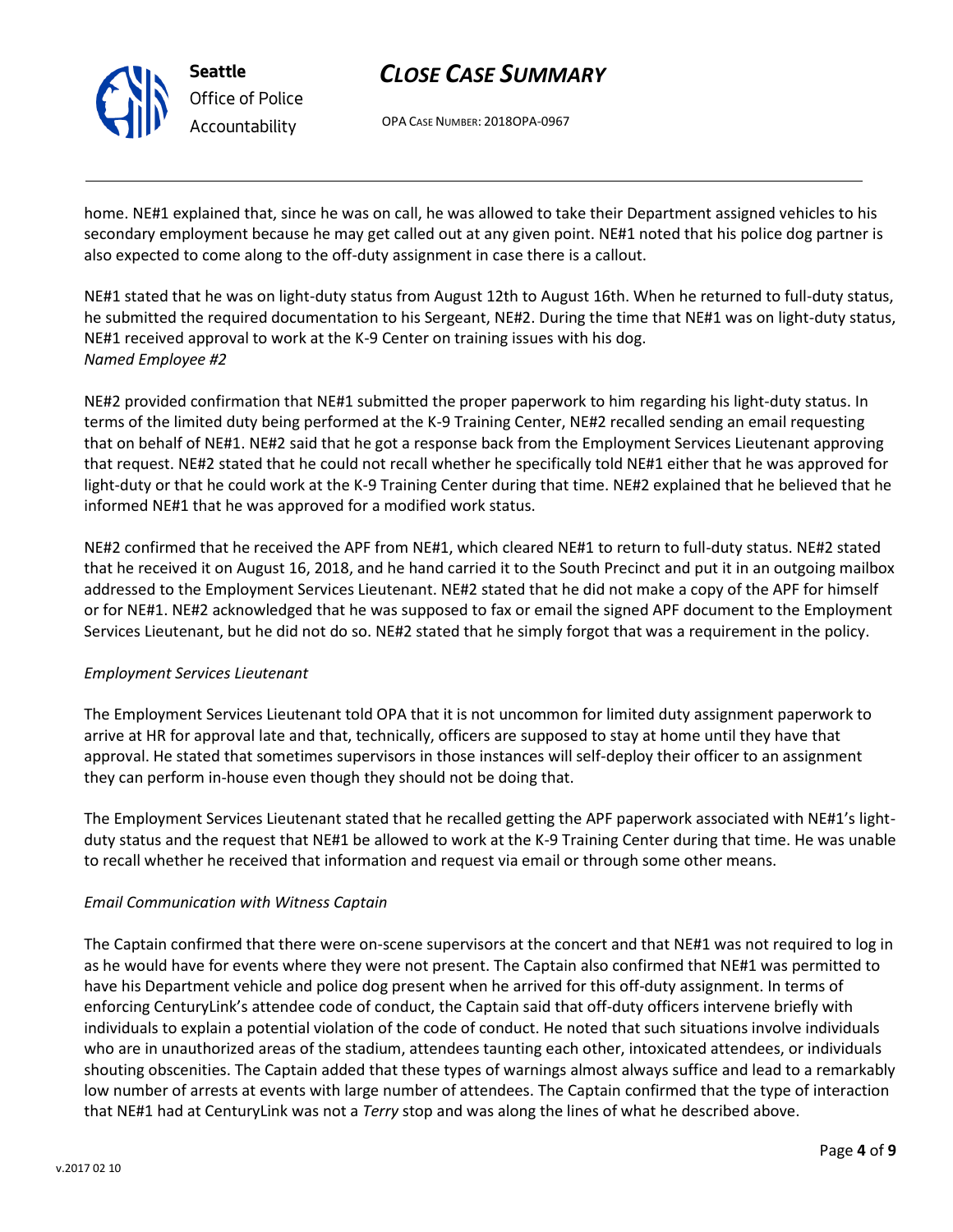

OPA CASE NUMBER: 2018OPA-0967

#### **ANALYSIS AND CONCLUSIONS:**

#### **Named Employee #1 - Allegations #1**

*4.070 - Limited Duty Assignments 2. Employees on a Limited-Duty Assignment Shall Not Work for a Secondary Employer*

SPD Policy 4.070-POL-2 states that employees on a limited assignment shall not work for a secondary employer.

This allegation was classified for investigation because Department records indicated that NE#1 was on limited-duty when he worked secondary employment at the concert. However, OPA's investigation revealed that NE#1 was cleared to return to full duty on August 16, 2019. As such, there was no restriction in place when he worked secondary employment on the date in question.

For the above reasons, I recommend that this allegation Not Sustained – Lawful and Proper.

#### Recommended Finding: **Not Sustained (Lawful and Proper)**

#### **Named Employee #1 - Allegation #2** *4.070 - Limited Duty Assignments 4.070-PRO-1 Employee Requesting a Limited-Duty Assignment*

SPD Policy 4.070-PRO-1 states that Department employees are tasked with emailing a request for a limited-duty assignment to the Employment Services Lieutenant and their Captain. It further states that they must send a completed APF from their healthcare professional to the Employment Services Lieutenant.

According to the express terms of the policy, NE#1 was supposed to request a limited-duty assignment by emailing the Employment Services Lieutenant. The evidence shows that, instead, NE#2 did so on NE#1's behalf. The evidence indicated that the officers believed that doing so through a supervisor was deemed an acceptable practice by the Employment Services Lieutenant. Moreover, the Employment Services Lieutenant told OPA that he verbally informed NE#2 that he approved the limited-duty request for NE#1.

OPA acknowledges that the Employment Lieutenant's approval of the request and apparent acceptance of how the request was made shields the Named Employees from a finding that they violated policy in this regard. However, even though this is the case, the Named Employees and, for that matter, the Employment Services Lieutenant, are required to follow the policy as written. This is purposed to ensure fairness of application and consistency across the Department. For these reasons, I issue the below Training Referral.

• **Training Referral**: NE#1 should review the requirements of 4.070 with NE#2. They should ensure that they both understand their responsibilities as outlined by the policy. This review and any associated discussion should be documented and this documentation should be maintained in an appropriate database.

Recommended Finding: **Not Sustained (Training Referral)**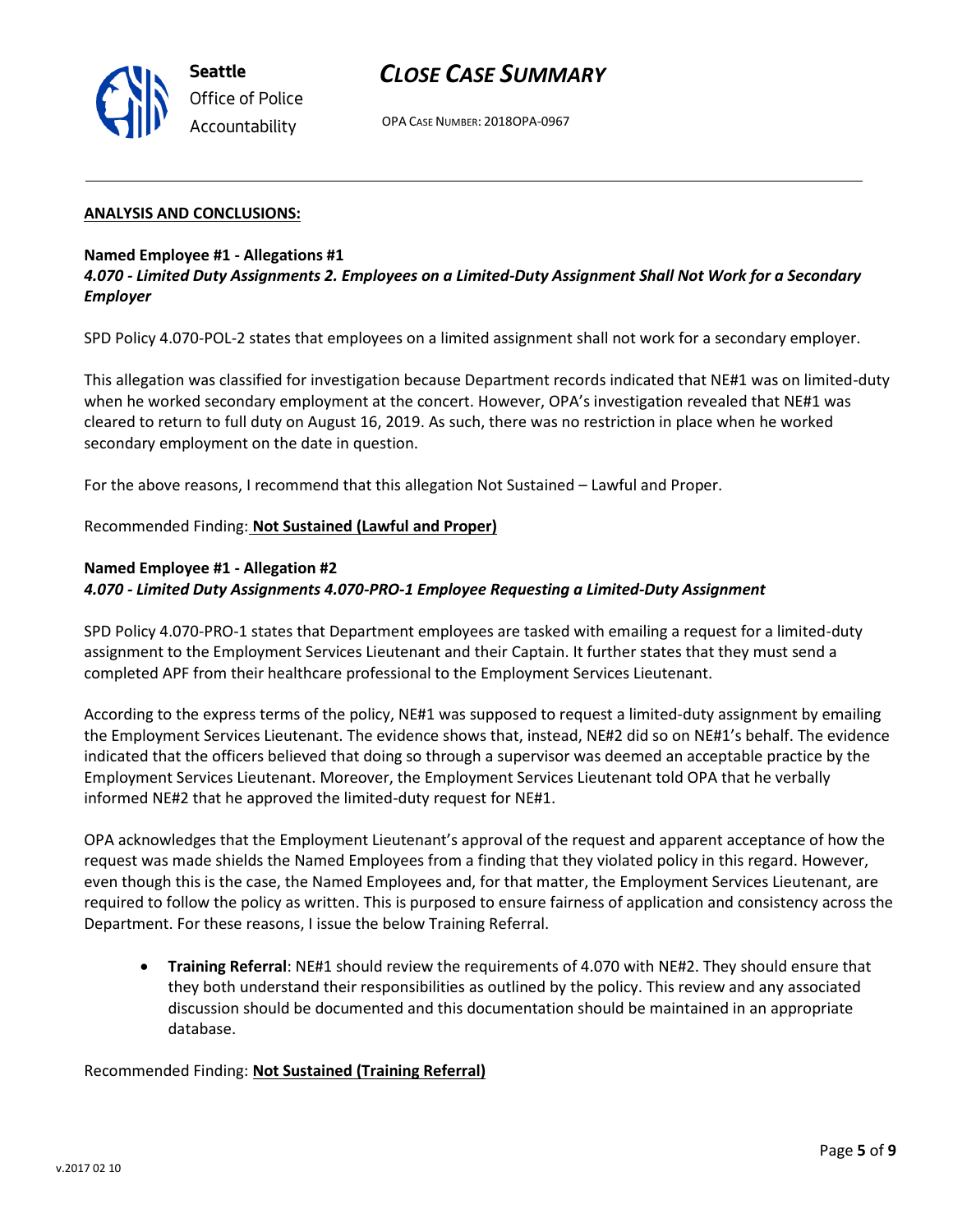

OPA CASE NUMBER: 2018OPA-0967

#### **Named Employee #1 - Allegation #3** *4.070 - Limited Duty Assignments 4.070-PRO-2 Employee Returning from a Limited-Duty Assignment*

SPD Policy 4.070-PRO-2 states that, upon completion of limited-duty assignments, employees are tasked with obtaining an APF signed by a healthcare professional releasing them to duty without restrictions, and that they are to submit the APF to their regular sergeant/supervisor.

NE#2 confirmed that NE#1 submitted a signed APF clearing NE#1 to return to full-duty status on August 16, 2018. NE#1 presented a copy of that form to OPA during his interview.

OPA notes that this allegation was only classified for investigation because NE#2 failed to properly forward it to the Employment Services Lieutenant according to policy. For this reason, there was no record of it being received until November 2018. If NE#2 had fully complied with the policy, this allegation would not have been part of this case.

Regardless, as NE#1 complied with this policy, I recommend that this allegation be Not Sustained – Lawful and Proper.

Recommended Finding: **Not Sustained (Lawful and Proper)**

### **Named Employee #1 - Allegations #4**

*5.120 - Off-Duty Employment 3. Certain Events Suspend Eligibility for Off-Duty Employment*

SPD Policy 5.120-POL-1 (3) states that certain events, such as being on limited-duty status, suspend eligibility for offduty employment.

For the reasons as stated above (*see* Named Employee #1, Allegation #1), I recommend that this allegation be Not Sustained – Lawful and Proper.

Recommended Finding: **Not Sustained (Lawful and Proper)**

#### **Named Employee #1 - Allegation #5**

### *5.120 - Off-Duty Employment 4. Employees Must Request Approval for all Law Enforcement Related Off-Duty Employment and Business Activities*

SPD Policy 5.120-POL-1 (4) states that employees must request approval for all law enforcement related off-duty employment and business activities.

The evidence shows that HR received NE#1's secondary employment permit for CenturyLink Field on October 31, 2018. The permit reflected that it was signed and dated on October 3, 2018 by both NE#1 and NE#2. Although this form is marked as a renewal, neither NE#1, NE#2, nor HR were able to locate the permit that existed for the previous period, which would have clearly established that NE#1 had the proper permit on file at the time he worked the October 4, 2018 concert date. As HR did not receive the permit until nearly one month after it was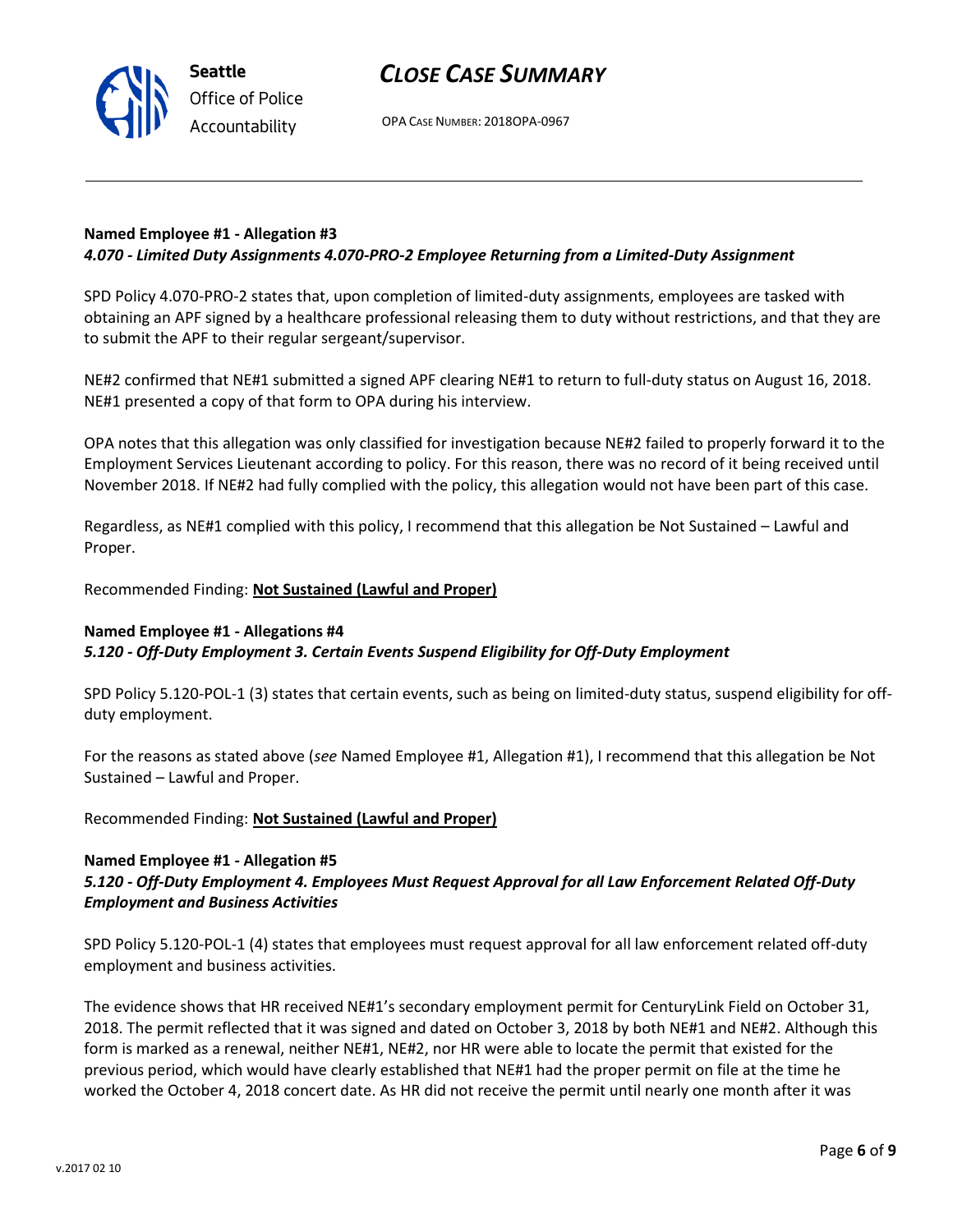

OPA CASE NUMBER: 2018OPA-0967

signed and dated by NE#1 and NE#2, OPA is unable to conclusively determine whether NE#1 fully satisfied his requirement of having an approved permit in place at the time he worked on October 4, 2018.

For these reasons, I recommend that this allegation be Not Sustained – Inconclusive.

Recommended Finding: **Not Sustained (Inconclusive)**

### **Named Employee #1 - Allegation #6** *5.120 - Off-Duty Employment 13. Employees Must Log-In at the Beginning of Their Off-Duty Shifts and Log-Off at the End of Their Shifts*

SPD Policy 5.120-POL-1 (13) states that employees must log-in at the beginning of their off-duty shifts and log-off at the end of their shifts. An exception from this general rule exits where employees are working security at Safeco or CenturyLink Fields, there are on-scene SPD supervisors, and all employees are operating as a group on a radio channel separate from normal radio traffic.

NE#1 stated that he was not required to log in per this policy because SPD supervisors were present at this event and because he was part of a group that was operating on a separate radio channel. NE#1's Captain confirmed this information in an email to OPA.

For these reasons, I recommend that this allegation be Not Sustained – Lawful and Proper.

Recommended Finding: **Not Sustained (Lawful and Proper)**

#### **Named Employee #1 - Allegations #7** *13.080 - Use of Department Vehicles 11. Prohibited Activities During Use of Department Vehicles*

SPD Policy 13.080-POL-11 prohibits SPD employees from using a Department vehicle for secondary employment.

NE#1 stated that he and other K-9 officers have been authorized by their Captain to use their Department vehicles when working off-duty, as long as their police dog is with them. This is permitted due to SPD's low staffing levels and because it provides the flexibility to use the K-9 officers for callouts in emergency situations. OPA confirmed this information with the Captain and verified that NE#1's police dog was present in the vehicle on October 4, 2019.

For these reasons, I recommend that this allegation be Not Sustained – Lawful and Proper.

Recommended Finding: **Not Sustained (Lawful and Proper)**

### **Named Employee #1 - Allegation #8** *5.001 - Standards and Duties 10. Employees Shall Strive to be Professional*

SPD Policy 5.001-POL-10 requires that SPD employees "strive to be professional at all times." The policy further instructs that "employees may not engage in behavior that undermines public trust in the Department, the officer, or other officers."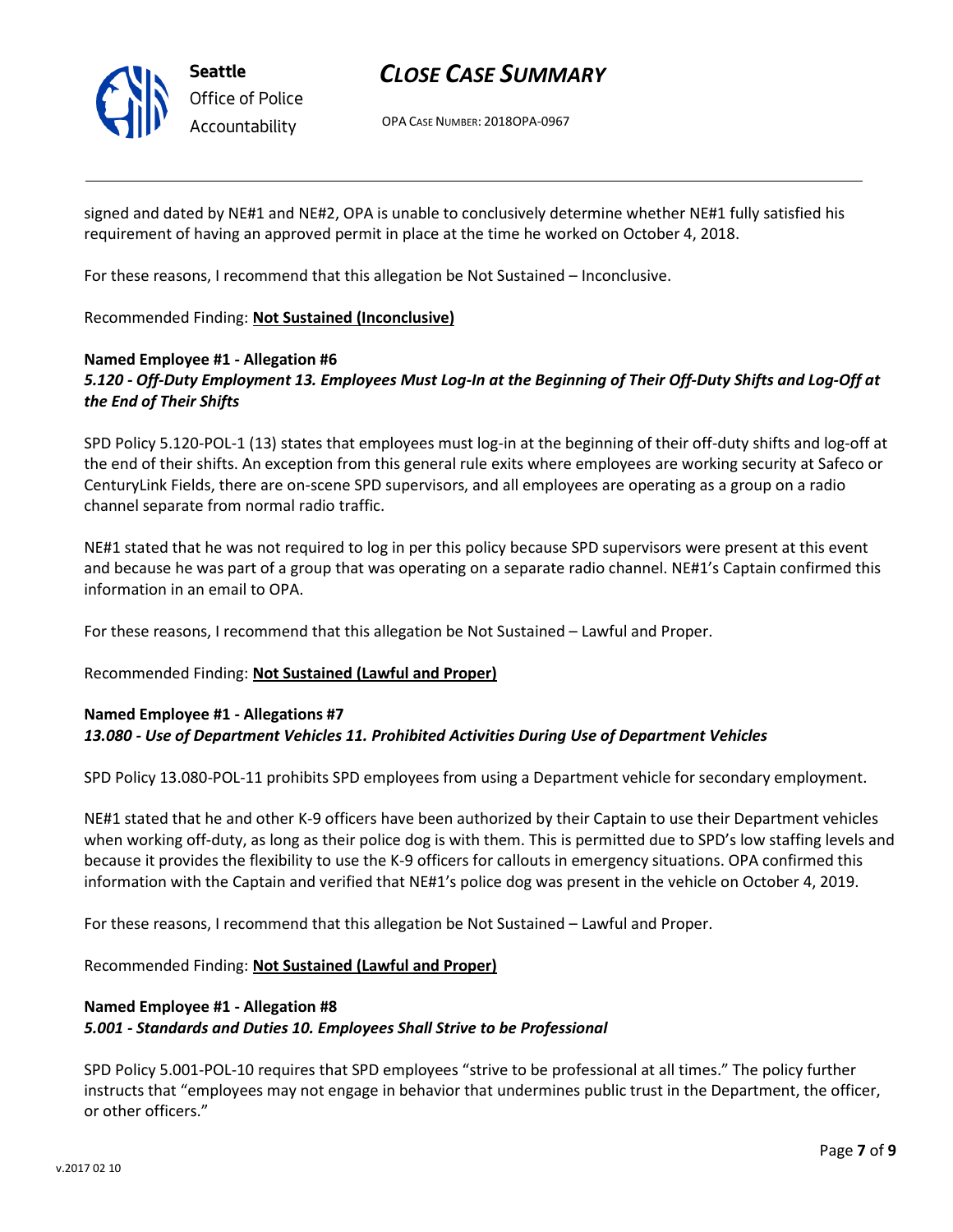

OPA CASE NUMBER: 2018OPA-0967

NE#1 acknowledged that he had an encounter with the subject during which she flipped him off and yelled an obscenity at him. NE#1 explained that he approached her and informed her that she needed to abide by the attendee Code of Conduct, and that she could be removed from the venue if she continued acting in a disruptive manner. NE#1 considered contacting attendees who display disruptive behavior as being part of his job as an employee of CenturyLink during such events. NE#1 denied that he was unprofessional and noted that he did not restrict the movements of the subject and her friend as their seats were next to where this exchange took place. NE#1 added that even though the woman continued with her antics, he ultimately ignored her and that this was the end of their interaction. Last, NE#1 vehemently denied the Complainant's allegations that he was a "known killer" and had racist tattoos.

OPA further learned from the Captain that off-duty officers who work such events are expected to be alert and to explain to attendees who are becoming unruly that such behavior is not permitted and to explain that they run the risk of being kicked out.

In terms of evidence supportive of the allegations made in the anonymous complaint, OPA was unable to find any third-party videos that captured the encounter between NE#1, the subject, and the subject's friend. Additionally, since this was an anonymous complaint, OPA had no means of contacting either woman to obtain additional information, and there were no photos or videos attached to the online complaint. As such, and based on a preponderance of evidence standard, OPA finds that there is insufficient evidence proffered by the Complainant to support a finding that NE#1 was unprofessional during this incident.

For these reasons, I find that this allegation be Not Sustained – Unfounded.

Recommended Finding: **Not Sustained (Unfounded)**

### **Named Employee #1 - Allegations #9**

**Seattle**

*Office of Police Accountability*

### *6.220 - Voluntary Contacts, Terry Stops & Detentions 1. Terry Stops are Seizures and Must Be Based on Reasonable Suspicion in Order to be Lawful*

SPD Policy 6.220-POL-1 governs *Terry* stops and stands for the proposition that *Terry* stops are seizures of an individual and, as such, must be based on reasonable suspicion in order to be lawful. SPD Policy defines a *Terry* stop as: "A brief, minimally invasive seizure of a suspect based upon articulable reasonable suspicion in order to investigate possible criminal activity."

Based on the information as discussed above, OPA finds that there is no evidence to support the conclusion that NE#1's encounter with the woman amounted to a *Terry* stop. As such, I recommend that this allegation be Not Sustained – Unfounded.

#### Recommended Finding: **Not Sustained (Unfounded)**

#### **Named Employee #2 - Allegations #1**

*4.070 - Limited Duty Assignments 4.070-PRO-2 Employee Returning from a Limited-Duty Assignment*